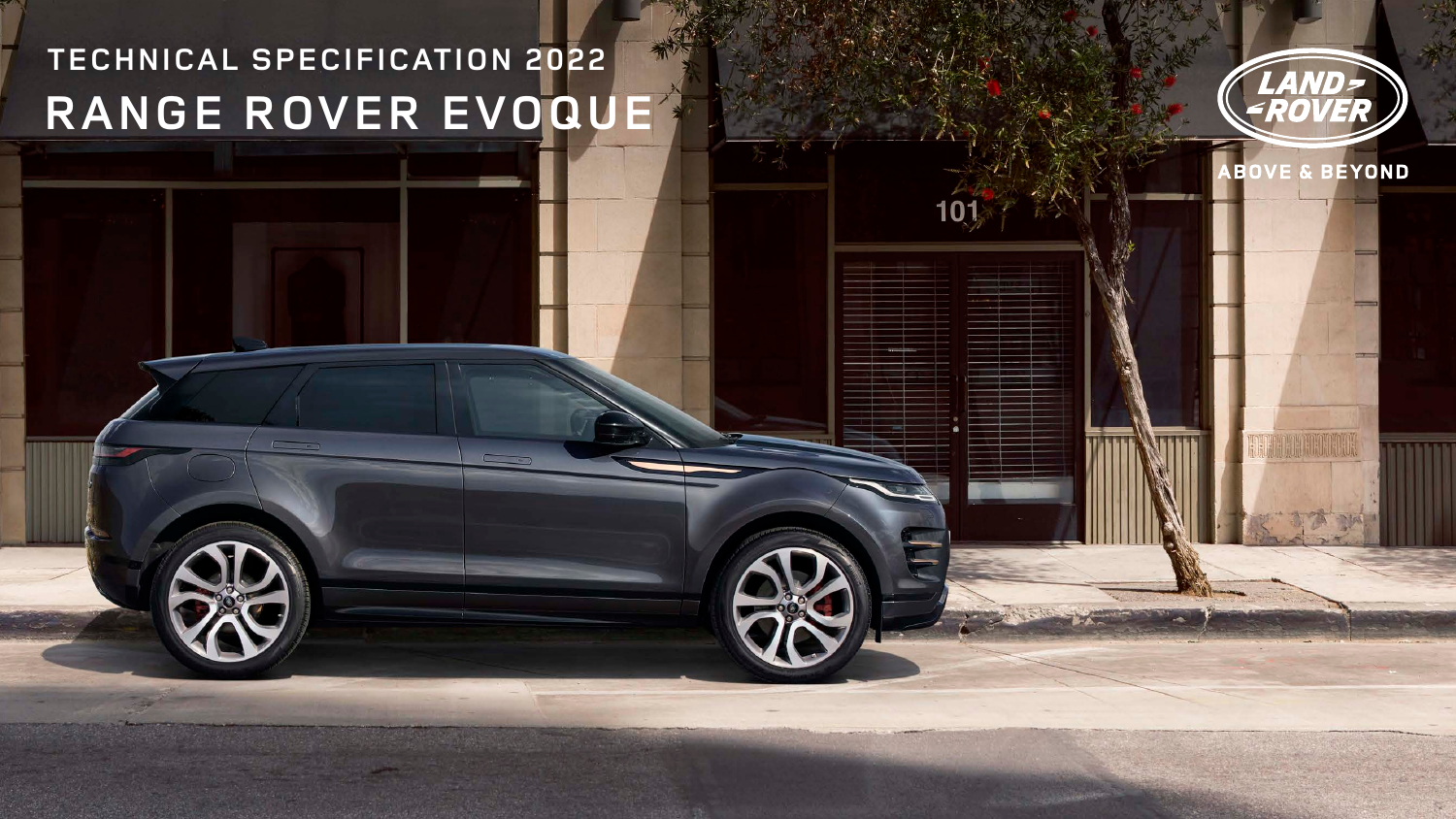You can select from a choice of diesel, petrol and Plug-in Hybrid engines. These engines are designed for clean and efficient combustion. All are equipped with Stop/Start technology, and All Wheel Drive engines come with smart regenerative charging.

### Configure your Range Rover Evoque at landrover.com

| <b>DIESEL</b>                                                                        |                          |
|--------------------------------------------------------------------------------------|--------------------------|
| <b>POWERTRAIN</b><br>D <sub>165</sub><br>D <sub>165</sub>                            | D <sub>200</sub>         |
| Transmission<br>Manual<br>Automatic                                                  | Automatic                |
| <b>Driveline</b><br>Front Wheel Drive (FWD)<br>All Wheel Drive (AWD)                 | All Wheel Drive (AWD)    |
| 163 / 120 / 3.750<br>163 / 120 / 3.750<br>Maximum power (PS / kW / rpm)              | 199 / 146 / 3.750        |
| 380 / 1.500-2.500<br>380 / 1.500-2.500<br>Maximum torque (Nm / rpm)                  | 430 / 1.750-2.500        |
| 1.997<br>1.997<br>Capacity (cc)                                                      | 1.997                    |
| No. of cylinders / Valves per cylinder<br>4/4<br>4/4                                 | 4/4                      |
| Cylinder layout<br>Transverse<br>Transverse                                          | Transverse               |
| 83/92,31<br>83/92,31<br>Bore /stroke (mm)                                            | 83/92,31                 |
| Compression ratio (:1)<br>$16,5+7.0,5$<br>$16,5+7-0,5$                               | $16,5+7.0,5$             |
| FUEL ECONOMY - NEDC EQUIVALENT (NEDC2)*<br><b>CLASS A</b>                            |                          |
| $1/100km$ (mpg)<br>5,6(50,4)<br>Urban<br>$\overline{\phantom{m}}$                    |                          |
| NEDC <sub>2</sub><br>Extra Urban<br>$1/100km$ (mpg)<br>4,6(61,4)<br>$-$              | $\overline{\phantom{m}}$ |
| Consumption<br>Combined<br>$1/100km$ (mpg)<br>From $5.9+$<br>5,0(56,5)               | From $5.9+$              |
| Urban<br>g/km<br>147                                                                 |                          |
| NEDC <sub>2</sub><br>Extra Urban<br>122<br>g/km<br>$CO2$ Emissions                   |                          |
| Combined<br>131<br>From $155†$<br>g/km                                               | From 155 <sup>+</sup>    |
| <b>FUEL ECONOMY - WLTP**</b>                                                         |                          |
| $1/100km$ (mpg)<br>7,6-8,0 (37,2-35,3)<br>Low<br>$\overline{\phantom{m}}$            | $\overline{\phantom{m}}$ |
| Medium<br>$1/100km$ (mpg)<br>$6,0-6,5(47,1-43,5)$<br>$-$                             | $\overline{\phantom{m}}$ |
| <b>WLTP</b><br>High<br>$1/100km$ (mpg)<br>$5,2-5,6(54,3-50,4)$<br>$-$                | $\qquad \qquad -$        |
| Consumption<br>Extra High<br>$1/100km$ (mpg)<br>$6, 2 - 6, 7$ (45, 6 - 42, 2)<br>$-$ |                          |
| Combined<br>I/100km (mpg)<br>$6,0-6,5(47,1-43,5)$<br>$\overline{\phantom{0}}$        |                          |
| 199-210<br>g/km<br>Low<br>$-$                                                        | $-$                      |
| Medium<br>g/km<br>158-171<br>$-$                                                     |                          |
| <b>WLTP</b><br>High<br>g/km<br>137-146<br>$-$<br>$CO2$ Emissions                     | $\overline{\phantom{m}}$ |
| Extra High<br>g/km<br>162-174<br>$-$                                                 |                          |
| Combined<br>158-170<br>g/km                                                          |                          |

#### – Not Available

Class A (17"-20" wheel)

\*The figures provided are NEDC2 calculated from official manufacturer's WLTP tests in accordance with EU legislation. For comparison purposes only. Real-world figures may differ. CO<sub>2</sub> and fuel economy figures may vary according to factors such as driving styles, environmental conditions, load, wheel fitment and accessories fitted. NEDC2 are figures calculated using a Government formula from WLTP figures equivalent to what they would have been under the old NEDC test. The correct tax treatment can then be applied.

\*\*The figures provided are as a result of official manufacturer's tests in accordance with EU legislation. For comparison purposes only. Real-world figures may differ. CO<sub>2</sub> and fuel economy figures may vary according to factors such as driving styles, environmental conditions, load, wheel fitment and accessories fitted.

† The figures provided are NEDC calculated from official manufacturer's tests. Figures may vary according to environment and driving style. For comparison purposes only. Real-world figures may differ.

Some features on images may vary between optional and standard for different model years and due to the impact of Covid-19, many of our images have not been updated to reflect 23MY specifications. Please refer to the car configurator and additionally consult your local Retailer for detailed 23MY specifications and do not base an order on website imagery alone. Jaguar Land Rover Limited is constantly seeking ways to improve the specification, design and production of its vehicles, parts and accessories and alterations take place continually, and we reserve the right to change without notice.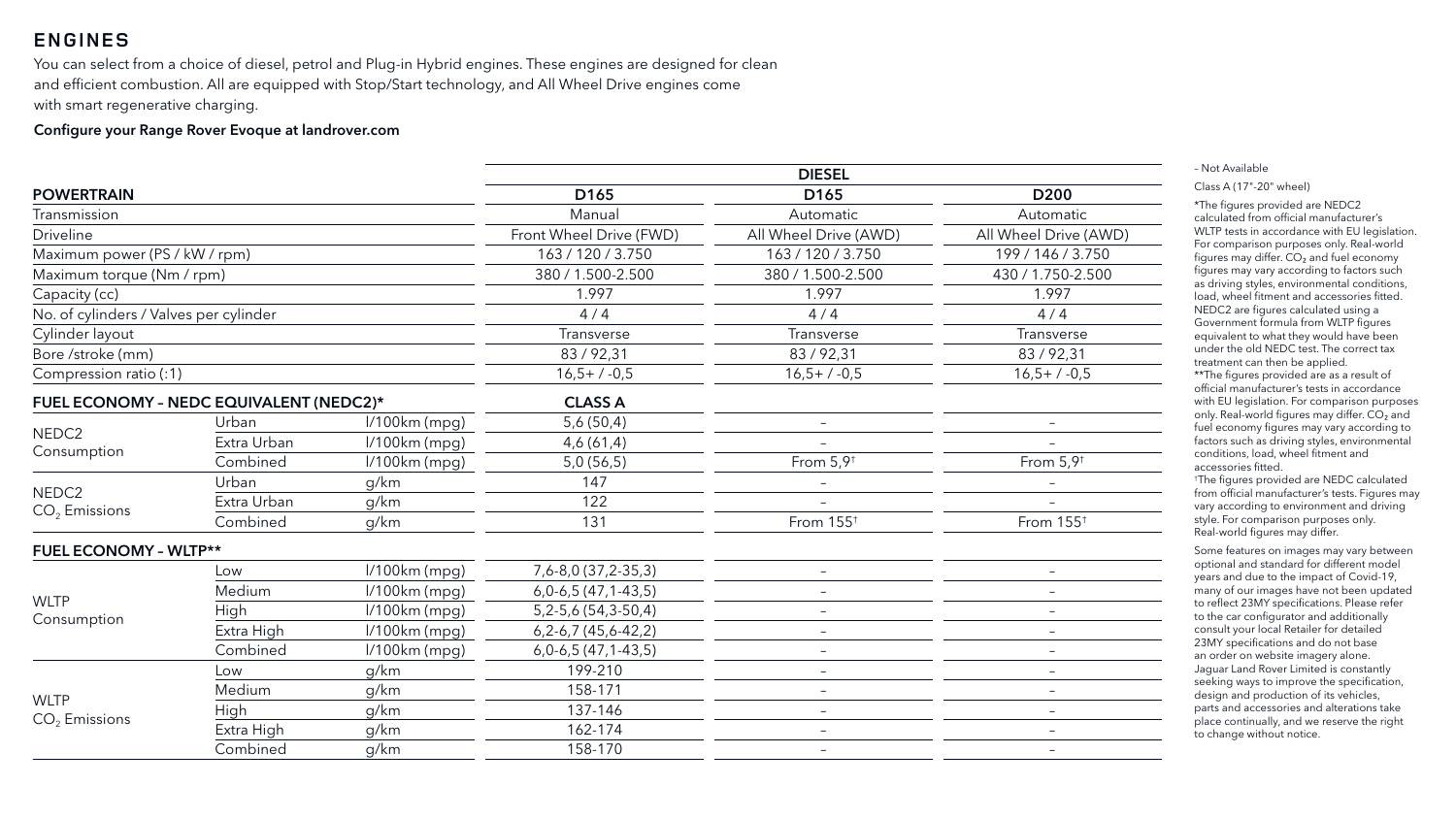|                                                                                    |            | <b>DIESEL</b>                                                                                                              |                                           |                                             |
|------------------------------------------------------------------------------------|------------|----------------------------------------------------------------------------------------------------------------------------|-------------------------------------------|---------------------------------------------|
| <b>FUEL ECONOMY - continued</b>                                                    |            | D <sub>165</sub>                                                                                                           | D <sub>165</sub>                          | D <sub>200</sub>                            |
|                                                                                    | Eco tank   | 54                                                                                                                         | 54                                        | 54                                          |
| Fuel tank capacity - useable litres                                                | Large tank | 65                                                                                                                         | 65                                        | 65                                          |
|                                                                                    | Eco tank   | 12                                                                                                                         | 12                                        | 12                                          |
| Diesel Exhaust Fluid (DEF) - useable litres                                        | Large tank | 17                                                                                                                         | 17                                        | 17                                          |
| Selective Catalytic Reduction Filter /<br>Gasoline Particulate Filter (SCRF / GPF) |            | п                                                                                                                          | $\blacksquare$                            | п                                           |
| <b>PERFORMANCE</b>                                                                 |            |                                                                                                                            |                                           |                                             |
| Acceleration (secs) 0-100 km/h (0-60 mph)                                          |            | 10,1(9,5)                                                                                                                  | 9,8(9,2)                                  | 8,5(7,9)                                    |
| Maximum speed km/h (mph)                                                           |            | 206 (128)                                                                                                                  | 199 (124)                                 | 213 (132)                                   |
| <b>BRAKES</b>                                                                      |            |                                                                                                                            |                                           |                                             |
| Front type                                                                         |            | Single piston sliding caliper,<br>Vented disc (17" wheels)<br>Twin piston sliding caliper,<br>Vented disc (18"-20" wheels) |                                           | Twin piston sliding caliper,<br>Vented disc |
| Front diameter (mm)                                                                |            | 325 (17" wheels)<br>349 (18"-20" wheels)                                                                                   | 325 (17" wheels)<br>349 (18"-20" wheels)  | 349                                         |
| Rear type                                                                          |            |                                                                                                                            | Single piston sliding caliper, Solid disc |                                             |
| Rear diameter (mm)                                                                 |            | 300                                                                                                                        | 300                                       | 300                                         |
| Park Brake diameter (mm)                                                           |            | 300                                                                                                                        | 300                                       | 300                                         |
| WEIGHTS (kg)*                                                                      |            |                                                                                                                            |                                           |                                             |
| Unladen weight (EU)**                                                              |            | 1.787                                                                                                                      | 1.859                                     | 1.909                                       |
| Unladen weight (DIN) <sup>†</sup>                                                  |            | 1.712                                                                                                                      | 1.784                                     | 1.834                                       |
| Gross Vehicle Weight (GVW)                                                         |            | 2.370                                                                                                                      | 2.450                                     | 2.450                                       |
| <b>TOWING (kg)</b>                                                                 |            |                                                                                                                            |                                           |                                             |
| Unbraked trailer                                                                   |            | 750                                                                                                                        | 750                                       | 750                                         |
| Maximum towing                                                                     |            | Up to 1.600                                                                                                                | Up to 2.000                               | Up to 2.000                                 |
| Maximum coupling point (nose weight)                                               |            | 100                                                                                                                        | 100                                       | 100                                         |
| Maximum vehicle and trailer combination                                            |            | 3.970                                                                                                                      | 4.450                                     | 4.450                                       |
| <b>ROOF CARRYING (kg)</b>                                                          |            |                                                                                                                            |                                           |                                             |
| Maximum roof load (including cross bars)                                           |            | 75                                                                                                                         | 75                                        | 75                                          |

■ Standard

\*Weights reflect vehicles to standard specifications. Optional extras increase weight. \*\*Includes a 75kg driver, full fluids and 90% fuel. † Includes full fluids and 90% fuel.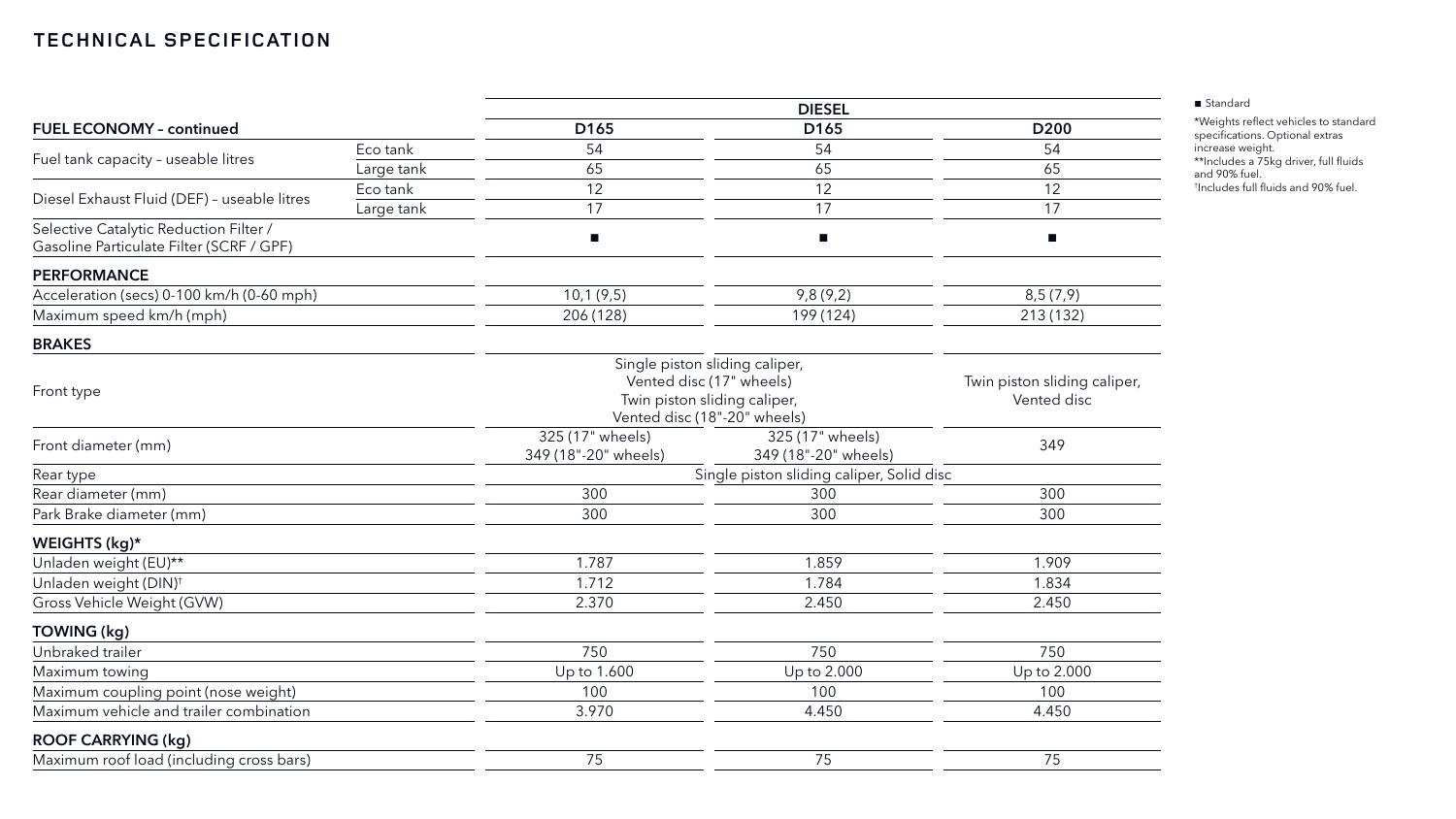|                                         |                 | <b>DIESEL MHEV</b>               |                      |                               |
|-----------------------------------------|-----------------|----------------------------------|----------------------|-------------------------------|
| <b>POWERTRAIN</b>                       |                 | D <sub>165</sub>                 | D <sub>200</sub>     |                               |
| Mild Hybrid Electric Vehicle (MHEV)     |                 |                                  |                      |                               |
|                                         |                 | Automatic                        |                      | Automatic                     |
|                                         |                 | All Wheel Drive (AWD)            |                      | All Wheel Drive (AWD)         |
| Maximum power (PS / kW / rpm)           |                 | 163 / 120 / 3.750                |                      | 204 / 150 / 3.750             |
| Maximum torque (Nm / rpm)               |                 | 380 / 1.500-2.500                |                      | 430 / 1.750-2.500             |
|                                         |                 | 1.997                            |                      | 1.997                         |
| No. of cylinders / Valves per cylinder  |                 | 4/4                              |                      | 4/4                           |
|                                         |                 | Transverse                       |                      | Transverse                    |
|                                         |                 | 83/92,31                         |                      | 83/92,31                      |
| Compression ratio (:1)                  |                 | $16,5+7.0,5$                     |                      | $16,5+7.0,5$                  |
| FUEL ECONOMY - NEDC EQUIVALENT (NEDC2)* |                 | <b>CLASS A</b>                   | <b>CLASS A</b>       | <b>CLASS B</b>                |
| Urban                                   | $1/100km$ (mpg) | 6,0(47,1)                        | 6,0(47,1)            | 6,2(45,6)                     |
| Extra Urban                             | $1/100km$ (mpg) | 4,9(57,6)                        | 4,9(57,6)            | 5,0(56,5)                     |
| Combined                                | $1/100km$ (mpg) | 5,2(54,3)                        | 5,3(53,3)            | 5,4 (52,3)                    |
| Urban                                   | g/km            | 158                              | 159                  | 163                           |
| Extra Urban                             | g/km            | 128                              | 128                  | 133                           |
| Combined                                | g/km            | 139                              | 139                  | 144                           |
| <b>FUEL ECONOMY - WLTP**</b>            |                 |                                  |                      |                               |
| Low                                     |                 | 7, 3-7, 6 (38, 7-37, 2)          |                      | 7,4-7,8 (38,2-36,2)           |
| Medium                                  | $1/100km$ (mpg) | $6, 5 - 7, 0$ (43, 5 - 40, 4)    |                      | $6, 6 - 7, 2$ (42, 8 - 39, 2) |
| High                                    | $1/100km$ (mpg) | $5,6-5,9(50,4-47,9)$             | $5,6-6,1(50,4-46,3)$ |                               |
| Extra High                              |                 | $6, 7 - 7, 0$ (42, 2-40, 4)      |                      | $6, 7 - 7, 3 (42, 2 - 38, 7)$ |
| Combined                                | $1/100km$ (mpg) | $6,4-6,8(44,1-41,5)$             |                      | $6, 5 - 7, 0$ (43, 5 - 40, 4) |
| Low                                     | g/km            | 192-200                          |                      | 194-205                       |
| Medium                                  | g/km            | 172-182                          | 174-189              |                               |
| <b>High</b>                             | g/km            | 147-155                          |                      | 148-161                       |
| Extra High                              | g/km            | 176-185                          |                      | 176-191                       |
| Combined                                | g/km            | 168-177                          | 169-183              |                               |
|                                         |                 | $1/100km$ (mpg)<br>l/100km (mpg) |                      |                               |

#### ■ Standard

\*The figures provided are NEDC2 calculated from official manufacturer's WLTP tests in accordance with EU legislation. For comparison purposes only. Real-world figures may differ.  $CO<sub>2</sub>$  and fuel economy figures may vary according to factors such as driving styles, environmental conditions, load, wheel fitment and accessories fitted. NEDC2 are figures calculated using a Government formula from WLTP figures equivalent to what they would have been under the old NEDC test. The correct tax treatment can then be applied. \*\*The figures provided are as a result of official manufacturer's tests in accordance with EU legislation. For comparison purposes only. Real-world figures may differ.  $CO<sub>2</sub>$  and

Class A (17"-20" wheel) Class B (21" wheel)

fuel economy figures may vary according to factors such as driving styles, environmental conditions, load, wheel fitment and accessories fitted.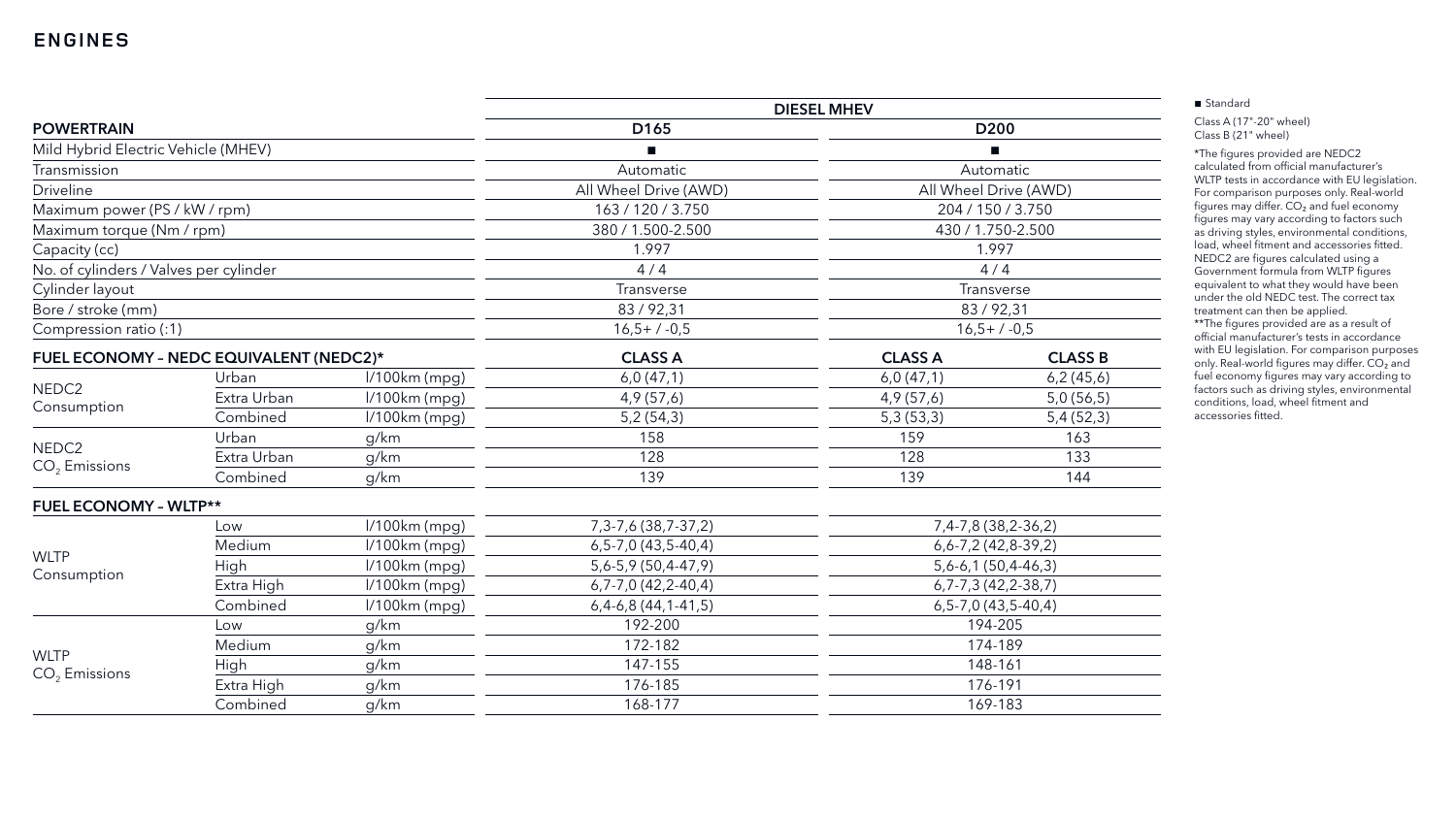| <b>FUEL ECONOMY - continued</b>                                                    |            | <b>DIESEL MHEV</b>                                                                                                         |                                             |  |
|------------------------------------------------------------------------------------|------------|----------------------------------------------------------------------------------------------------------------------------|---------------------------------------------|--|
|                                                                                    |            | D <sub>165</sub>                                                                                                           | D <sub>200</sub>                            |  |
|                                                                                    | Eco tank   | 54                                                                                                                         | 54                                          |  |
| Fuel tank capacity - useable litres                                                | Large tank | 65                                                                                                                         | 65                                          |  |
| Diesel Exhaust Fluid (DEF) - useable litres                                        | Eco tank   | 12                                                                                                                         | 12                                          |  |
|                                                                                    | Large tank | 17                                                                                                                         | 17                                          |  |
| Selective Catalytic Reduction Filter /<br>Gasoline Particulate Filter (SCRF / GPF) |            |                                                                                                                            | $\blacksquare$                              |  |
| <b>PERFORMANCE</b>                                                                 |            |                                                                                                                            |                                             |  |
| Acceleration (secs) 0-100 km/h (0-60 mph)                                          |            | 9,8(9,2)                                                                                                                   | 8,5(7,9)                                    |  |
| Maximum speed km/h (mph)                                                           |            | 199 (124)                                                                                                                  | 213 (132)                                   |  |
| <b>BRAKES</b>                                                                      |            |                                                                                                                            |                                             |  |
| Front type                                                                         |            | Single piston sliding caliper,<br>Vented disc (17" wheels)<br>Twin piston sliding caliper,<br>Vented disc (18"-20" wheels) | Twin piston sliding caliper,<br>Vented disc |  |
| Front diameter (mm)                                                                |            | 325 (17" wheels)<br>349 (18"-20" wheels)                                                                                   | 349                                         |  |
| Rear type                                                                          |            | Single piston sliding caliper, Solid disc                                                                                  |                                             |  |
| Rear diameter (mm)                                                                 |            | 300                                                                                                                        | 300                                         |  |
| Park Brake diameter (mm)                                                           |            | 300                                                                                                                        | 300                                         |  |
| WEIGHTS (kg)*                                                                      |            |                                                                                                                            |                                             |  |
| Unladen weight (EU)**                                                              |            | 1.890                                                                                                                      | 1.941                                       |  |
| Unladen weight (DIN) <sup>+</sup>                                                  |            | 1.815                                                                                                                      | 1.866                                       |  |
| Gross Vehicle Weight (GVW)                                                         |            | 2.490                                                                                                                      | 2.490                                       |  |
| <b>TOWING (kg)</b>                                                                 |            |                                                                                                                            |                                             |  |
| Unbraked trailer                                                                   |            | 750                                                                                                                        | 750                                         |  |
| Maximum towing                                                                     |            | Up to 2.000                                                                                                                | Up to 2.000                                 |  |
| Maximum coupling point (nose weight)                                               |            | 100                                                                                                                        | 100                                         |  |
| Maximum vehicle and trailer combination                                            |            | 4.490                                                                                                                      | 4.490                                       |  |
| <b>ROOF CARRYING (kg)</b>                                                          |            |                                                                                                                            |                                             |  |
| Maximum roof load (including cross bars)                                           |            | 75                                                                                                                         | 75                                          |  |

■ Standard

\*Weights reflect vehicles to standard specifications. Optional extras increase weight. \*\*Includes a 75kg driver, full fluids and 90% fuel. † Includes full fluids and 90% fuel.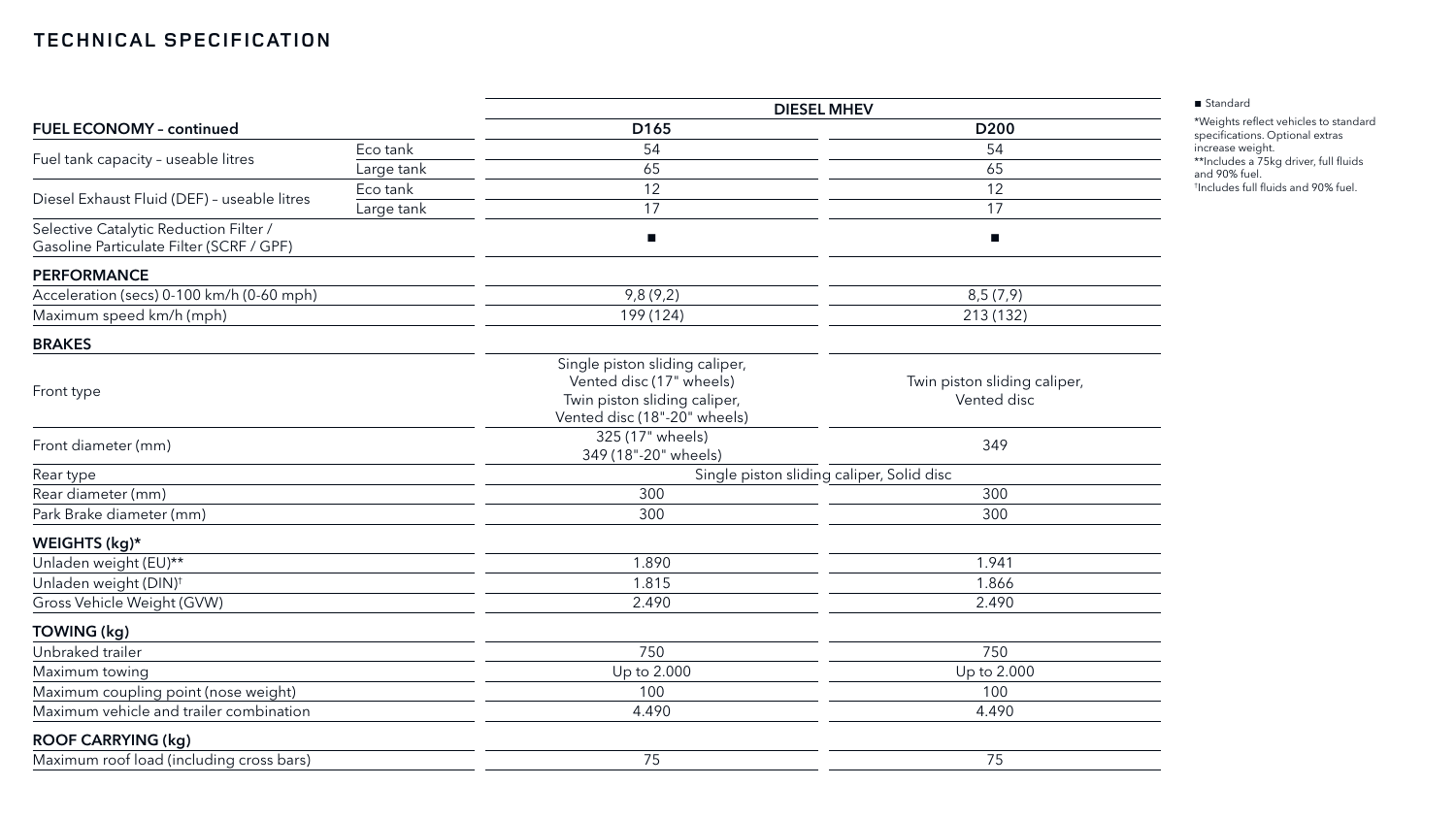|                                        |          |         | <b>PETROL</b>         |                       |  |  |
|----------------------------------------|----------|---------|-----------------------|-----------------------|--|--|
| <b>POWERTRAIN</b>                      |          |         | <b>P200</b>           | P250                  |  |  |
| Transmission                           |          |         | Automatic             | Automatic             |  |  |
| <b>Driveline</b>                       |          |         | All Wheel Drive (AWD) | All Wheel Drive (AWD) |  |  |
| Maximum power (PS / kW / rpm)          |          |         | 200 / 147 / 5.500     | 249 / 184 / 5.500     |  |  |
| Maximum torque (Nm / rpm)              |          |         | 320 / 1.200-4.000     | 320 / 1.300-4.500     |  |  |
| Capacity (cc)                          |          |         | 1.997                 | 1.997                 |  |  |
| No. of cylinders / Valves per cylinder |          |         | 4/4                   | 4/4                   |  |  |
| Cylinder layout                        |          |         | Transverse            | <b>Transverse</b>     |  |  |
| Bore / stroke (mm)                     |          |         | 83/92,29              | 83/92,29              |  |  |
| Compression ratio (:1)                 |          |         | $10,5+/-0,5$          | $10,5+/-0,5$          |  |  |
| <b>FUEL ECONOMY*</b>                   |          |         |                       |                       |  |  |
| Consumption                            | Combined | 1/100km | From $8,3$            | From 8,3              |  |  |
| $CO2$ Emissions                        | Combined | g/km    | From 191              | From 191              |  |  |

\*The figures provided are NEDC calculated from official manufacturer's tests. Figures may vary according to environment and driving style. For comparison purposes only. Real -world figures may differ.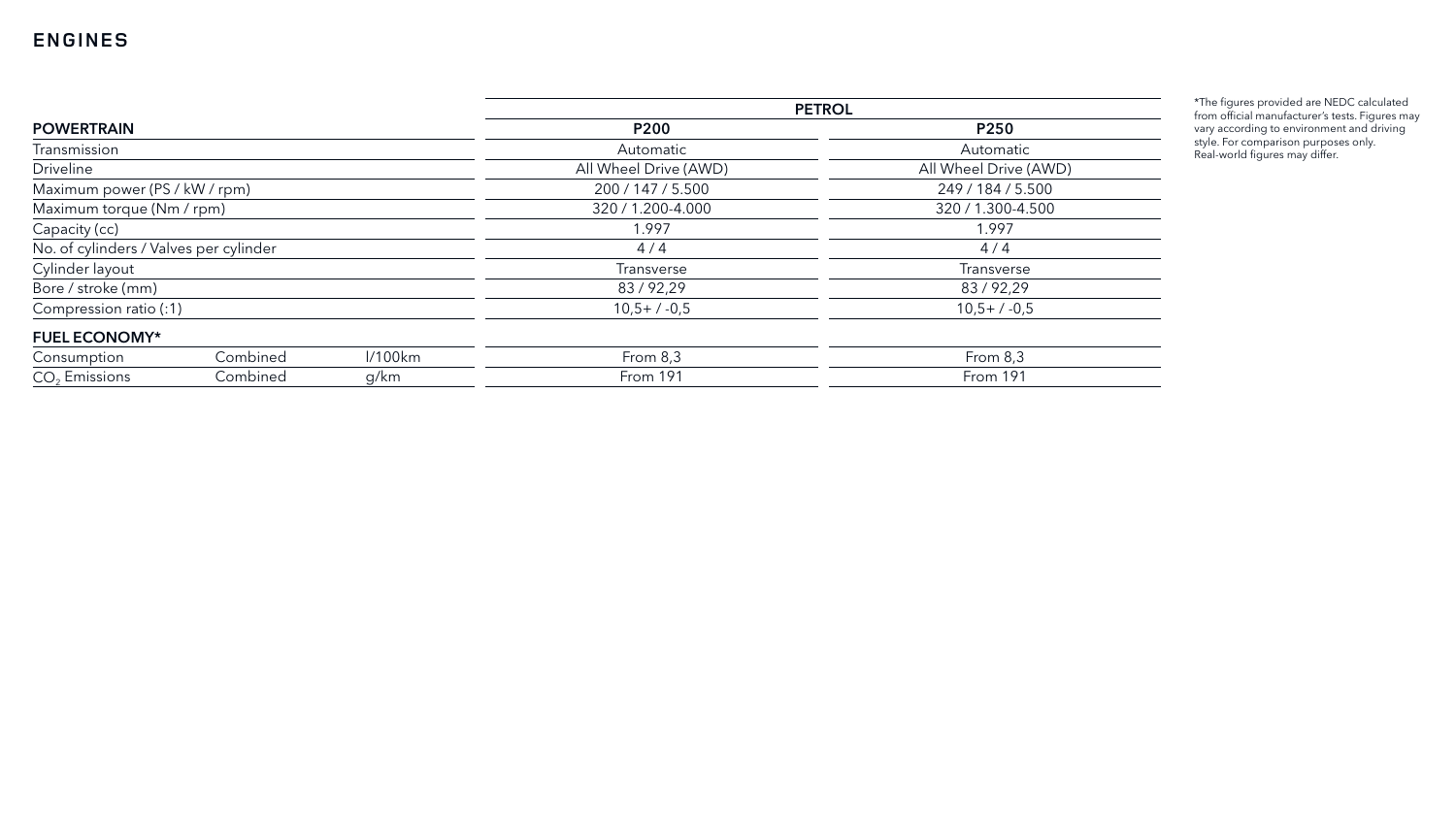|                                                                                    |            | <b>PETROL</b>                                                                                                              |                                               |  |  |
|------------------------------------------------------------------------------------|------------|----------------------------------------------------------------------------------------------------------------------------|-----------------------------------------------|--|--|
| <b>FUEL ECONOMY - continued</b>                                                    |            | <b>P200</b>                                                                                                                | P250                                          |  |  |
| Fuel tank capacity - useable litres                                                | Large tank | 67                                                                                                                         | 67                                            |  |  |
| Selective Catalytic Reduction Filter /<br>Gasoline Particulate Filter (SCRF / GPF) |            | п                                                                                                                          |                                               |  |  |
| <b>PERFORMANCE</b>                                                                 |            |                                                                                                                            |                                               |  |  |
| Acceleration (secs) 0-100 km/h (0-60 mph)                                          |            | 8,6(8,0)                                                                                                                   | 7,6(7,0)                                      |  |  |
| Maximum speed km/h (mph)                                                           |            | 216 (134)                                                                                                                  | $230(143)$ *                                  |  |  |
| <b>BRAKES</b>                                                                      |            |                                                                                                                            |                                               |  |  |
| Front type                                                                         |            | Single piston sliding caliper,<br>Vented disc (17" wheels)<br>Twin piston sliding caliper,<br>Vented disc (18"-21" wheels) | Twin piston sliding caliper,<br>Vented disc   |  |  |
| Front diameter (mm)                                                                |            | 325 (17" wheels)<br>349 (18"-21" wheels)                                                                                   | 349                                           |  |  |
| Rear type                                                                          |            | Single piston sliding caliper,<br>Solid disc                                                                               | Single piston sliding caliper,<br>Vented disc |  |  |
| Rear diameter (mm)                                                                 |            | 300                                                                                                                        | 300                                           |  |  |
| Park Brake diameter (mm)                                                           |            | 300                                                                                                                        | 300                                           |  |  |
| WEIGHTS (kg)**                                                                     |            |                                                                                                                            |                                               |  |  |
| Unladen weight (EU) <sup>+</sup>                                                   |            | 1.813                                                                                                                      | 1.862                                         |  |  |
| Unladen weight (DIN) <sup>††</sup>                                                 |            | 1.738                                                                                                                      | 1.787                                         |  |  |
| Gross Vehicle Weight (GVW)                                                         |            | 2.430                                                                                                                      | 2.430                                         |  |  |
| TOWING (kg)                                                                        |            |                                                                                                                            |                                               |  |  |
| Unbraked trailer                                                                   |            | 750                                                                                                                        | 750                                           |  |  |
| Maximum towing                                                                     |            | Up to 1.800                                                                                                                | Up to 1.800                                   |  |  |
| Maximum coupling point (nose weight)                                               |            | 100                                                                                                                        | 100                                           |  |  |
| Maximum vehicle and trailer combination                                            |            | 4.230                                                                                                                      | 4.230                                         |  |  |
| <b>ROOF CARRYING (kg)</b>                                                          |            |                                                                                                                            |                                               |  |  |
| Maximum roof load (including cross bars)                                           |            | 75                                                                                                                         | 75                                            |  |  |
|                                                                                    |            |                                                                                                                            |                                               |  |  |

#### ■ Standard

\*If vehicle is fitted with 17" or 18" wheels the top speed will be 221 km/h (137 mph). \*\*Weights reflect vehicles to standard specifications. Optional extras increase weight. † Includes a 75kg driver, full fluids and 90% fuel. ††Includes full fluids and 90% fuel.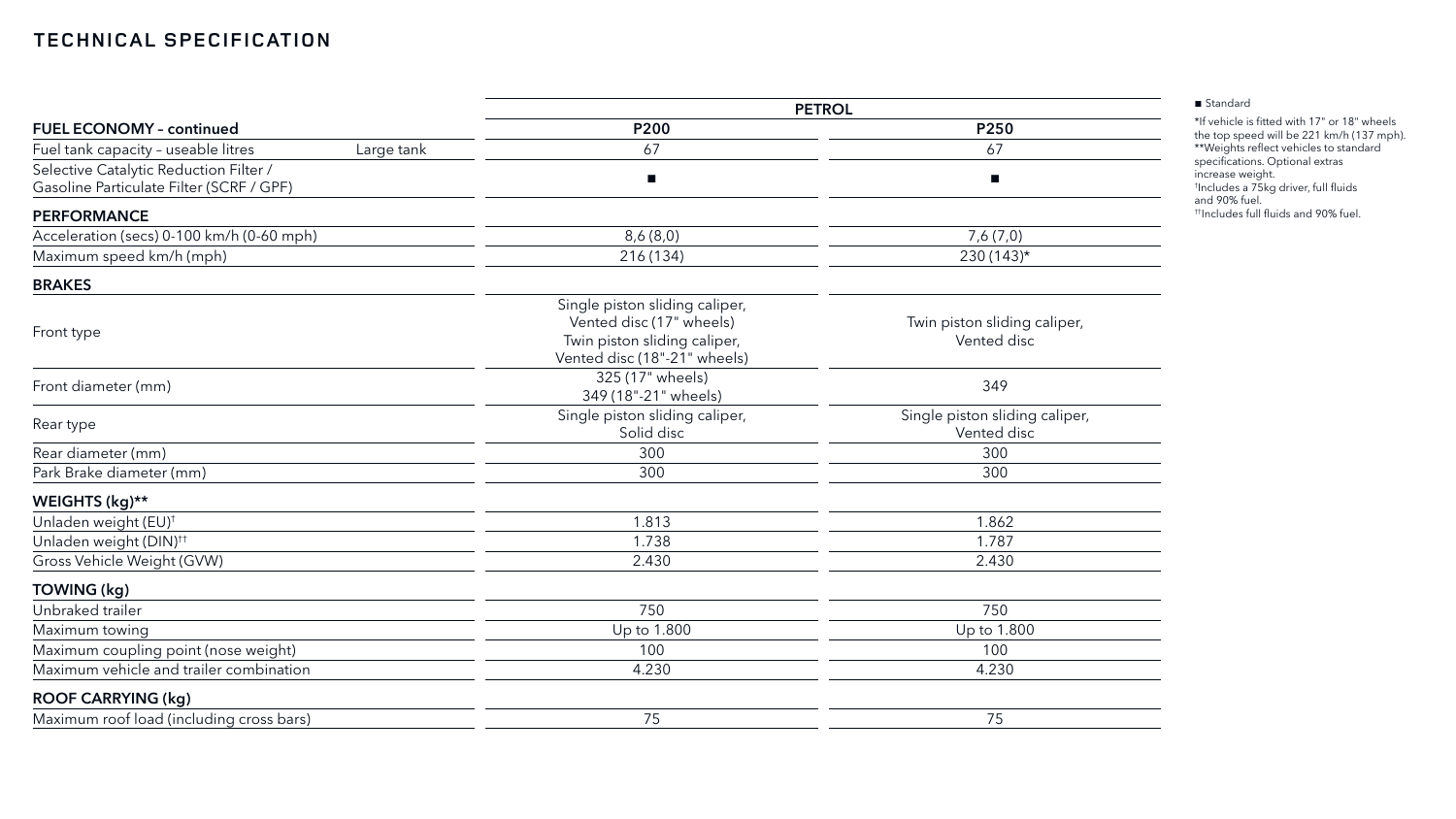|                                         |             |                 |                          | <b>PETROL MHEV</b> |                         |
|-----------------------------------------|-------------|-----------------|--------------------------|--------------------|-------------------------|
| <b>POWERTRAIN</b>                       |             | P160            |                          | <b>P200</b>        |                         |
| Mild Hybrid Electric Vehicle (MHEV)     |             |                 |                          |                    |                         |
| Transmission                            |             |                 | Automatic                |                    | Automatic               |
| <b>Driveline</b>                        |             |                 | Front Wheel Drive (FWD)  |                    | All Wheel Drive (AWD)   |
| Maximum power (PS / kW / rpm)           |             |                 | 160 / 118 / 5.500        |                    | 200 / 147 / 5.500       |
| Maximum torque (Nm / rpm)               |             |                 | 260 / 1.600-4.000        |                    | 320 / 1.200-4.000       |
| Capacity (cc)                           |             |                 | 1.498                    |                    | 1.997                   |
| No. of cylinders / Valves per cylinder  |             |                 | 3/4                      |                    | 4/4                     |
| Cylinder layout                         |             |                 | Transverse               |                    | Transverse              |
| Bore / stroke (mm)                      |             |                 | 83/92,29                 |                    | 83/92,29                |
| Compression ratio (:1)                  |             |                 | $10,5+/-0,5$             |                    | $10,5+7.0,5$            |
| FUEL ECONOMY - NEDC EQUIVALENT (NEDC2)* |             | <b>CLASS A</b>  | <b>CLASS A</b>           | <b>CLASS B</b>     |                         |
|                                         | Urban       | $1/100km$ (mpg) |                          | 10,2(27,7)         | 10,3(27,4)              |
| NEDC <sub>2</sub><br>Consumption        | Extra Urban | $1/100km$ (mpg) |                          | 6,1(46,3)          | 6,3(44,8)               |
|                                         | Combined    | $1/100km$ (mpg) |                          | 7,6(37,2)          | 7,8 (36,2)              |
|                                         | Urban       | g/km            | $\overline{\phantom{m}}$ | 230                | 234                     |
| NEDC <sub>2</sub><br>$CO2$ Emissions    | Extra Urban | g/km            |                          | 139                | 143                     |
|                                         | Combined    | g/km            |                          | 172                | 176                     |
| <b>FUEL ECONOMY - WLTP**</b>            |             |                 |                          |                    |                         |
|                                         | Low         | $1/100km$ (mpg) | 10,0-10,3 (28,2-27,4)    |                    | 11,8-12,6 (23,9-22,4)   |
|                                         | Medium      | $1/100km$ (mpg) | 7,7-7,9 (36,7-35,8)      |                    | 8,7-9,5 (32,5-29,7)     |
| <b>WLTP</b>                             | High        | $1/100km$ (mpg) | $6,6-6,9(42,8-40,9)$     |                    | 7,6-8,2 (37,2-34,4)     |
| Consumption                             | Extra High  | I/100km (mpg)   | 8, 3-8, 7 (34, 0-32, 5)  |                    | 8, 9-9, 7 (31, 7-29, 1) |
|                                         | Combined    | $1/100km$ (mpg) | $7,9 - 8,2(35,8 - 34,4)$ |                    | 8, 9-9, 6 (31, 7-29, 4) |
|                                         | Low         | g/km            | 227-235                  | 267-284            |                         |
|                                         | Medium      | g/km            | 174-180                  | 197-215            |                         |
| <b>WLTP</b><br>$CO2$ Emissions          | <b>High</b> | g/km            | 150-157                  |                    | 171-186                 |
|                                         | Extra High  | g/km            | 188-196                  |                    | 202-219                 |
| Combined                                |             |                 |                          | 200-217            |                         |

■ Standard - Not Available.

### **ENGINES**

Class A (17"-20" wheel) Class B (21" wheel)

\*The figures provided are NEDC2 calculated from official manufacturer's WLTP tests in accordance with EU legislation. For comparison purposes only. Real-world figures may differ.  $CO<sub>2</sub>$  and fuel economy figures may vary according to factors such as driving styles, environmental conditions, load, wheel fitment and accessories fitted. NEDC2 are figures calculated using a Government formula from WLTP figures equivalent to what they would have been under the old NEDC test. The correct tax treatment can then be applied. \*\*The figures provided are as a result of official manufacturer's tests in accordance with EU legislation. For comparison purposes only. Real-world figures may differ.  $CO<sub>2</sub>$  and fuel economy figures may vary according to

factors such as driving styles, environmental conditions, load, wheel fitment and accessories fitted.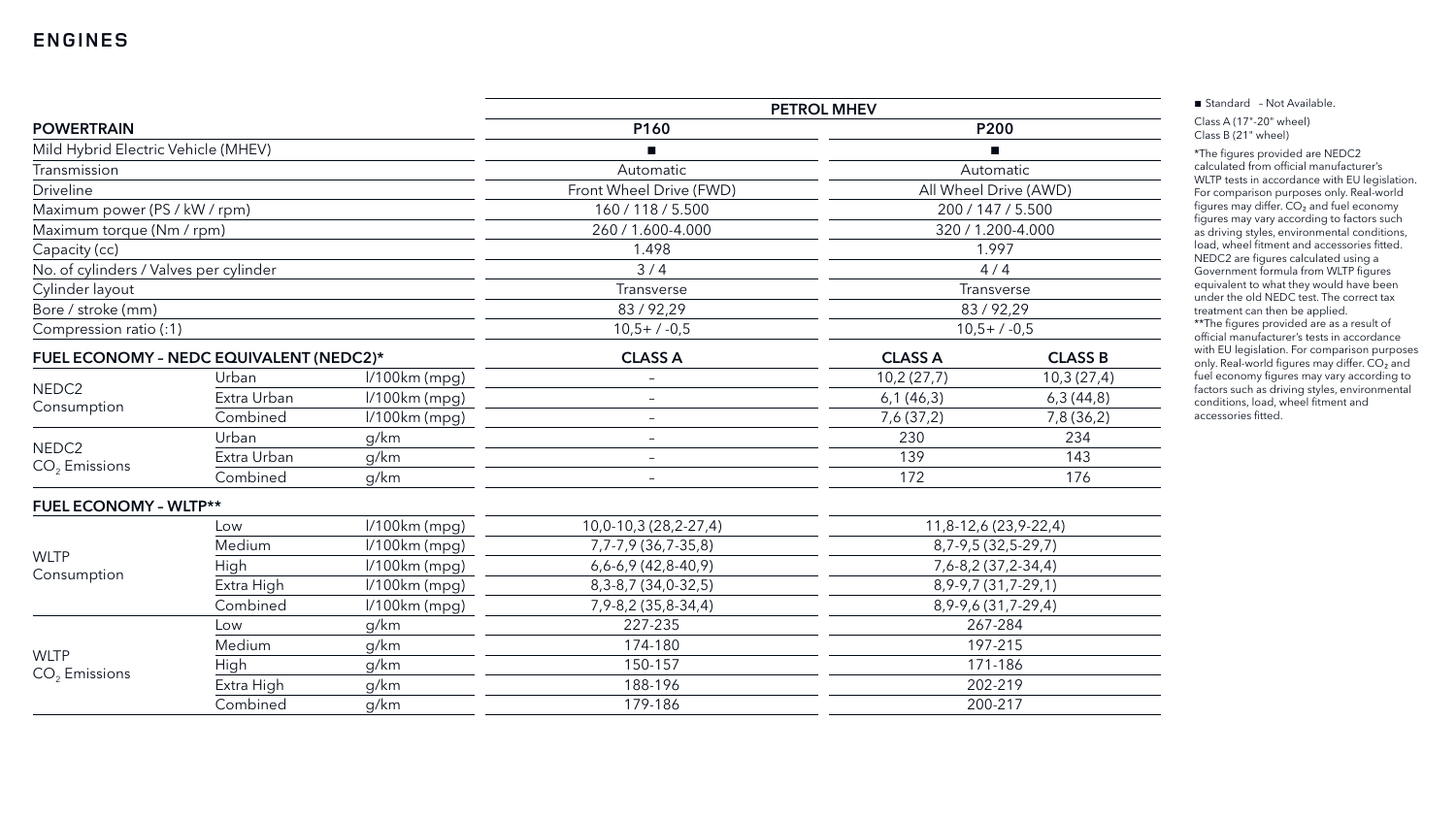| <b>PETROL MHEV</b>                                                                         |                                                                                                                            |  |
|--------------------------------------------------------------------------------------------|----------------------------------------------------------------------------------------------------------------------------|--|
| P160                                                                                       | <b>P200</b>                                                                                                                |  |
| 67                                                                                         | 67                                                                                                                         |  |
| $\mathcal{L}_{\mathcal{A}}$                                                                |                                                                                                                            |  |
|                                                                                            |                                                                                                                            |  |
| 10,3(9,7)                                                                                  | 8,6(8,0)                                                                                                                   |  |
| 199 (124)                                                                                  | 216 (134)                                                                                                                  |  |
|                                                                                            |                                                                                                                            |  |
| Single piston sliding caliper,<br>Vented disc (17" wheels)<br>Twin piston sliding caliper, | Single piston sliding caliper,<br>Vented disc (17" wheels)<br>Twin piston sliding caliper,<br>Vented disc (18"-21" wheels) |  |
| 325 (17" wheels)<br>349 (18"-20" wheels)                                                   | 325 (17" wheels)<br>349 (18"-21" wheels)                                                                                   |  |
| Single piston sliding caliper, Solid disc                                                  |                                                                                                                            |  |
| 300                                                                                        | 300                                                                                                                        |  |
| 300                                                                                        | 300                                                                                                                        |  |
|                                                                                            |                                                                                                                            |  |
| 1.792                                                                                      | 1.845                                                                                                                      |  |
| 1.717                                                                                      | 1.770                                                                                                                      |  |
| 2.300                                                                                      | 2.430                                                                                                                      |  |
|                                                                                            |                                                                                                                            |  |
| $\overline{\phantom{0}}$                                                                   | 750                                                                                                                        |  |
| $\qquad \qquad -$                                                                          | Up to 1.800                                                                                                                |  |
| $\qquad \qquad -$                                                                          | 100                                                                                                                        |  |
| $\qquad \qquad -$                                                                          | 4.230                                                                                                                      |  |
|                                                                                            |                                                                                                                            |  |
| 75                                                                                         | 75                                                                                                                         |  |
|                                                                                            | Vented disc (18"-20" wheels)                                                                                               |  |

■ Standard - Not Available.

\*Weights reflect vehicles to standard specifications. Optional extras increase weight. \*\*Includes a 75kg driver, full fluids and 90% fuel.

† Includes full fluids and 90% fuel.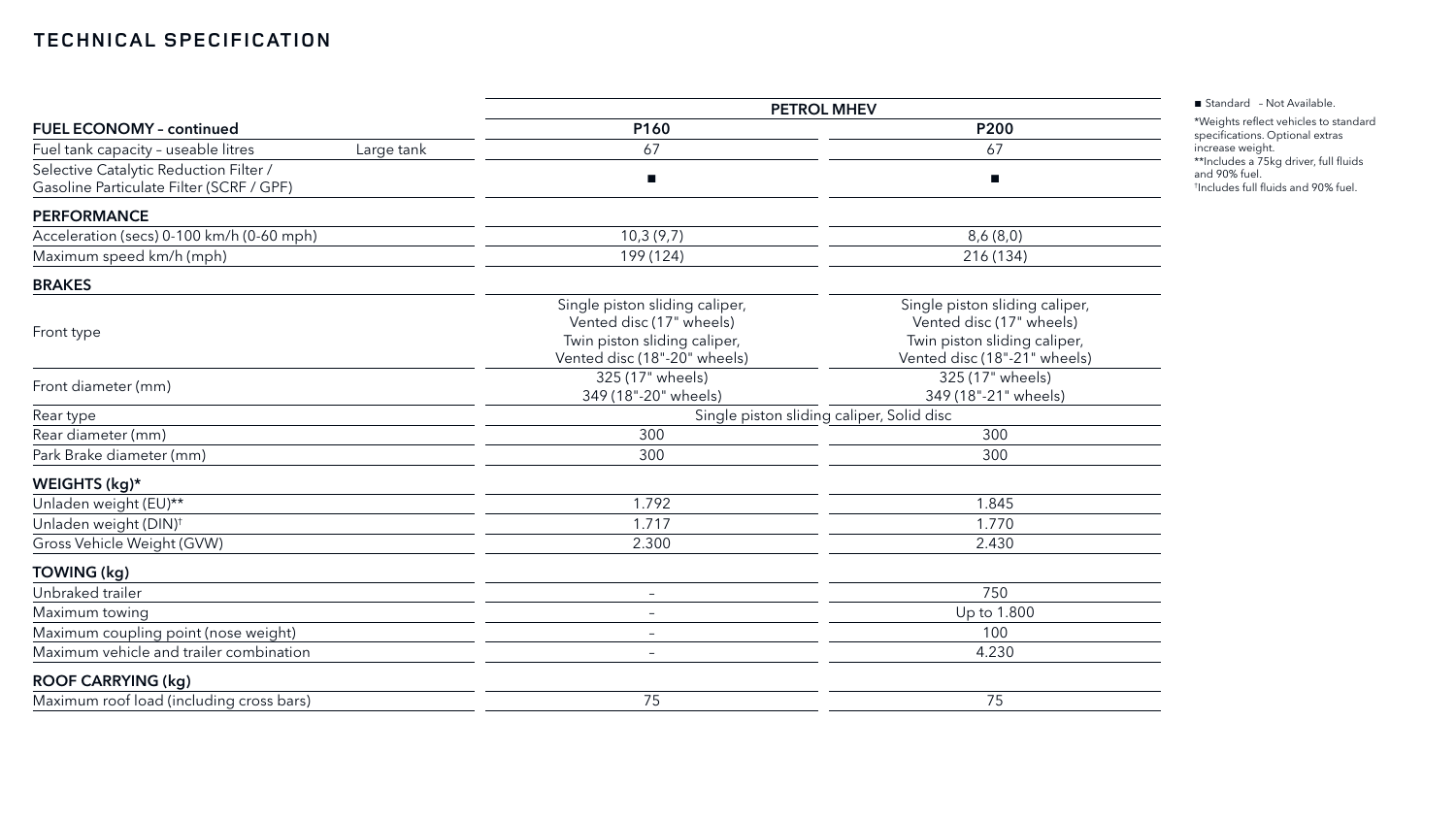|                                         |             |                 |                      | <b>PETROL MHEV</b>       |                |                           |
|-----------------------------------------|-------------|-----------------|----------------------|--------------------------|----------------|---------------------------|
| <b>POWERTRAIN</b>                       |             | P250            |                      | <b>P300</b>              |                |                           |
| Mild Hybrid Electric Vehicle (MHEV)     |             |                 |                      |                          |                |                           |
| Transmission                            |             |                 |                      | Automatic                |                | Automatic                 |
| <b>Driveline</b>                        |             |                 |                      | All Wheel Drive (AWD)    |                | All Wheel Drive (AWD)     |
| Maximum power (PS / kW / rpm)           |             |                 |                      | 249/184/5.500            |                | 300 / 221 / 5.500         |
| Maximum torque (Nm / rpm)               |             |                 |                      | 365 / 1.300-4.500        |                | 400 / 1.500-4.500         |
| Capacity (cc)                           |             |                 |                      | 1.997                    | 1.997          |                           |
| No. of cylinders / Valves per cylinder  |             |                 |                      | 4/4                      |                | 4/4                       |
| Cylinder layout                         |             |                 |                      | Transverse               |                | Transverse                |
| Bore / stroke (mm)                      |             |                 |                      | 83/92,29                 |                | 83/92,29                  |
| Compression ratio (:1)                  |             |                 |                      | $10,5+/-0,5$             |                | $9,5+ / -0,5$             |
| FUEL ECONOMY - NEDC EQUIVALENT (NEDC2)* |             | <b>CLASS A</b>  | <b>CLASS B</b>       | <b>CLASS A</b>           | <b>CLASS B</b> |                           |
|                                         | Urban       | $1/100km$ (mpg) | 10,3(27,4)           | 10,5(26,9)               | 9,5(29,7)      | 9,9(28,5)                 |
| NEDC <sub>2</sub>                       | Extra Urban | $1/100km$ (mpg) | 6,3(44,8)            | 6,5(43,5)                | 6,6(42,8)      | 6,7(42,2)                 |
| Consumption                             | Combined    | $1/100km$ (mpg) | 7,7 (36,7)           | 7,9(35,8)                | 7,7(36,7)      | 7,9(35,8)                 |
| NEDC <sub>2</sub>                       | Urban       | g/km            | 234                  | 238                      | 217            | 225                       |
| $CO2$ Emissions                         | Extra Urban | g/km            | 141                  | 146                      | 150            | 153                       |
|                                         | Combined    | g/km            | 175                  | 180                      | 174            | 179                       |
| <b>FUEL ECONOMY - WLTP**</b>            |             |                 |                      |                          |                |                           |
|                                         | Low         | l/100km (mpg)   |                      | 12,0-12,6 (23,5-22,4)    |                | 12, 1-12, 4 (23, 3-22, 8) |
|                                         | Medium      | $1/100km$ (mpg) |                      | 8, 9-9, 6 (31, 7-29, 4)  |                | $9,1-9,7(31,0-29,1)$      |
| <b>WLTP</b><br>Consumption              | <b>High</b> | $1/100km$ (mpg) |                      | $7,6 - 8,3(37,2 - 34,0)$ |                | 7,6-8,2 (37,2-34,4)       |
|                                         | Extra High  | l/100km (mpg)   |                      | $8,9-9,7(31,7-29,1)$     |                | $9,1 - 9,7(31,0-29,1)$    |
|                                         | Combined    | $1/100km$ (mpg) | $8,9-9,6(31,7-29,4)$ |                          |                | $9,0-9,6(31,4-29,4)$      |
|                                         | Low         | g/km            |                      | 270-285                  | 273-279        |                           |
|                                         | Medium      | g/km            |                      | 200-215                  | 204-219        |                           |
| <b>WLTP</b><br>$CO2$ Emissions          | <b>High</b> | g/km            |                      | 172-186                  | 172-186        |                           |
|                                         | Extra High  | g/km            |                      | 202-219                  | 204-220        |                           |
|                                         | Combined    | g/km            |                      | 201-217                  |                | 203-217                   |

#### ■ Standard

### **ENGINES**

Class A (17"-20" wheel) Class B (21" wheel)

\*The figures provided are NEDC2 calculated from official manufacturer's WLTP tests in accordance with EU legislation with a fully charged battery. For comparison purposes only. Real-world figures may differ. CO<sub>2</sub>, fuel economy, energy consumption and range figures may vary according to factors such as driving styles, environmental conditions, load, wheel fitment and accessories fitted. NEDC2 are figures calculated using a Government formula from WLTP figures equivalent to what they would have been under the old NEDC test. The correct tax treatment can then be applied. \*\*The figures provided are as a result of official manufacturer's tests in accordance with EU legislation with a fully charged battery. For comparison purposes only. Real-world figures may differ.  $CO<sub>2</sub>$ , fuel economy, energy consumption and range figures may vary according to factors such as driving styles, environmental conditions, load, wheel fitment, accessories fitted, actual route and battery condition. Range figures are based upon production vehicle over a standardised route.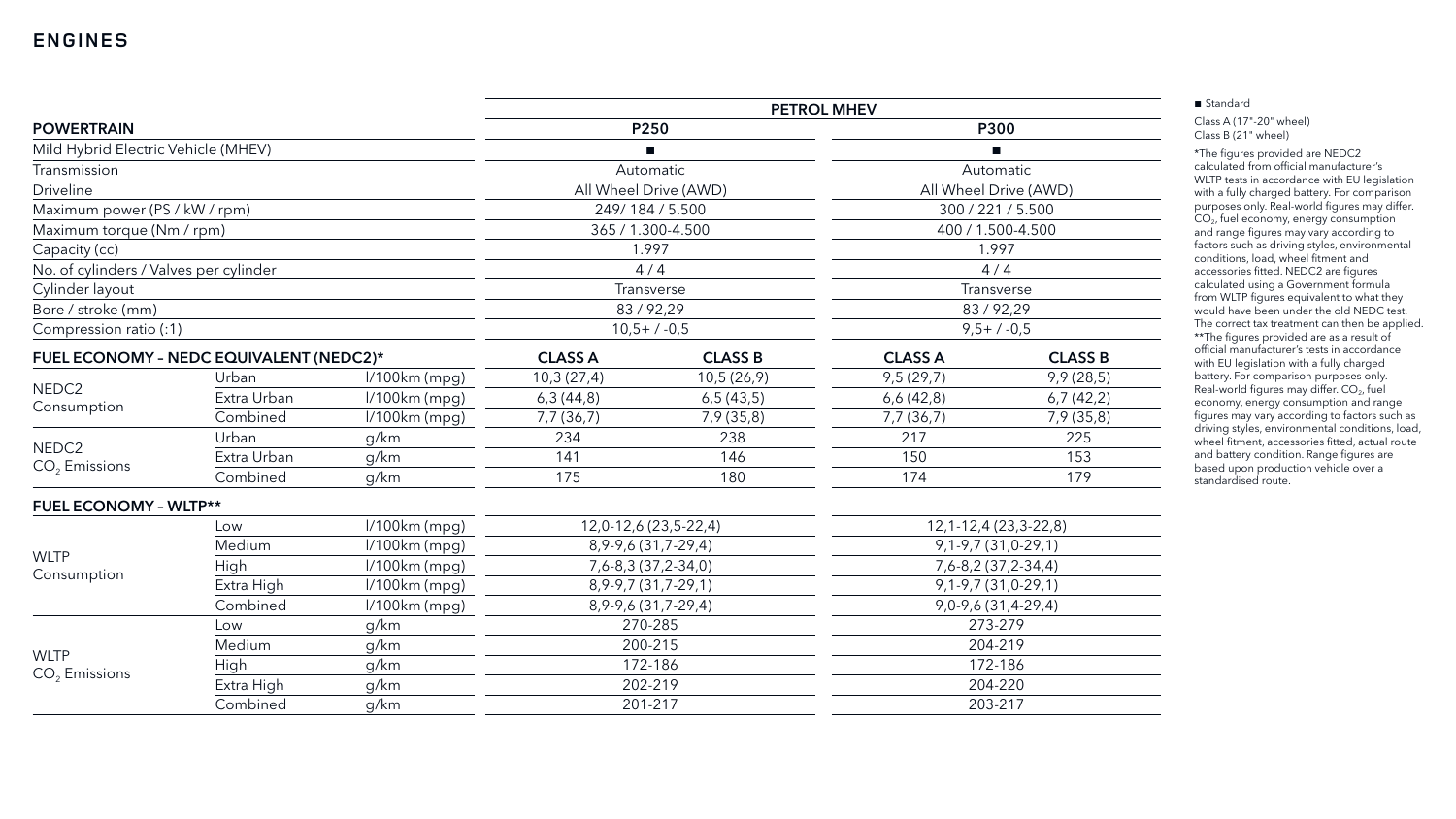|                                                                                    |            | <b>PETROL MHEV</b>                         |                                          |  |  |
|------------------------------------------------------------------------------------|------------|--------------------------------------------|------------------------------------------|--|--|
| <b>FUEL ECONOMY - continued</b>                                                    |            | P250                                       | <b>P300</b>                              |  |  |
| Fuel tank capacity - useable litres                                                | Large tank | 67                                         | 67                                       |  |  |
| Selective Catalytic Reduction Filter /<br>Gasoline Particulate Filter (SCRF / GPF) |            | $\mathcal{L}_{\mathcal{A}}$                | $\mathcal{L}_{\mathcal{A}}$              |  |  |
| <b>PERFORMANCE</b>                                                                 |            |                                            |                                          |  |  |
| Acceleration (secs) 0-100 km/h (0-60 mph)                                          |            | 7,6(7,0)                                   | 6,8(6,5)                                 |  |  |
| Maximum speed km/h (mph)                                                           |            | $230(143)$ *                               | 242 (150)*                               |  |  |
| <b>BRAKES</b>                                                                      |            |                                            |                                          |  |  |
| Front type                                                                         |            |                                            | Twin piston sliding caliper, Vented disc |  |  |
| Front diameter (mm)                                                                |            | 349                                        | 349                                      |  |  |
| Rear type                                                                          |            | Single piston sliding caliper, Vented disc |                                          |  |  |
| Rear diameter (mm)                                                                 |            | 325                                        | 325                                      |  |  |
| Park Brake diameter (mm)                                                           |            | 325                                        | 325                                      |  |  |
| WEIGHTS (kg)**                                                                     |            |                                            |                                          |  |  |
| Unladen weight (EU) <sup>+</sup>                                                   |            | 1.893                                      | 1.924                                    |  |  |
| Unladen weight (DIN) <sup>++</sup>                                                 |            | 1.818                                      | 1.849                                    |  |  |
| Gross Vehicle Weight (GVW)                                                         |            | 2.430                                      | 2.450                                    |  |  |
| <b>TOWING (kg)</b>                                                                 |            |                                            |                                          |  |  |
| Unbraked trailer                                                                   |            | 750                                        | 750                                      |  |  |
| Maximum towing                                                                     |            | Up to 1.800                                | Up to 1.800                              |  |  |
| Maximum coupling point (nose weight)                                               |            | 100                                        | 100                                      |  |  |
| Maximum vehicle and trailer combination                                            |            | 4.230                                      | 4.250                                    |  |  |
| <b>ROOF CARRYING (kg)</b>                                                          |            |                                            |                                          |  |  |
| Maximum roof load (including cross bars)                                           |            | 75                                         | 75                                       |  |  |

#### ■ Standard

\*If vehicle is fitted with 17" or 18" wheels the top speed will be 221 km/h (137 mph). \*\*Weights reflect vehicles to standard specifications. Optional extras increase weight. † Includes a 75kg driver, full fluids and 90% fuel. ††Includes full fluids and 90% fuel.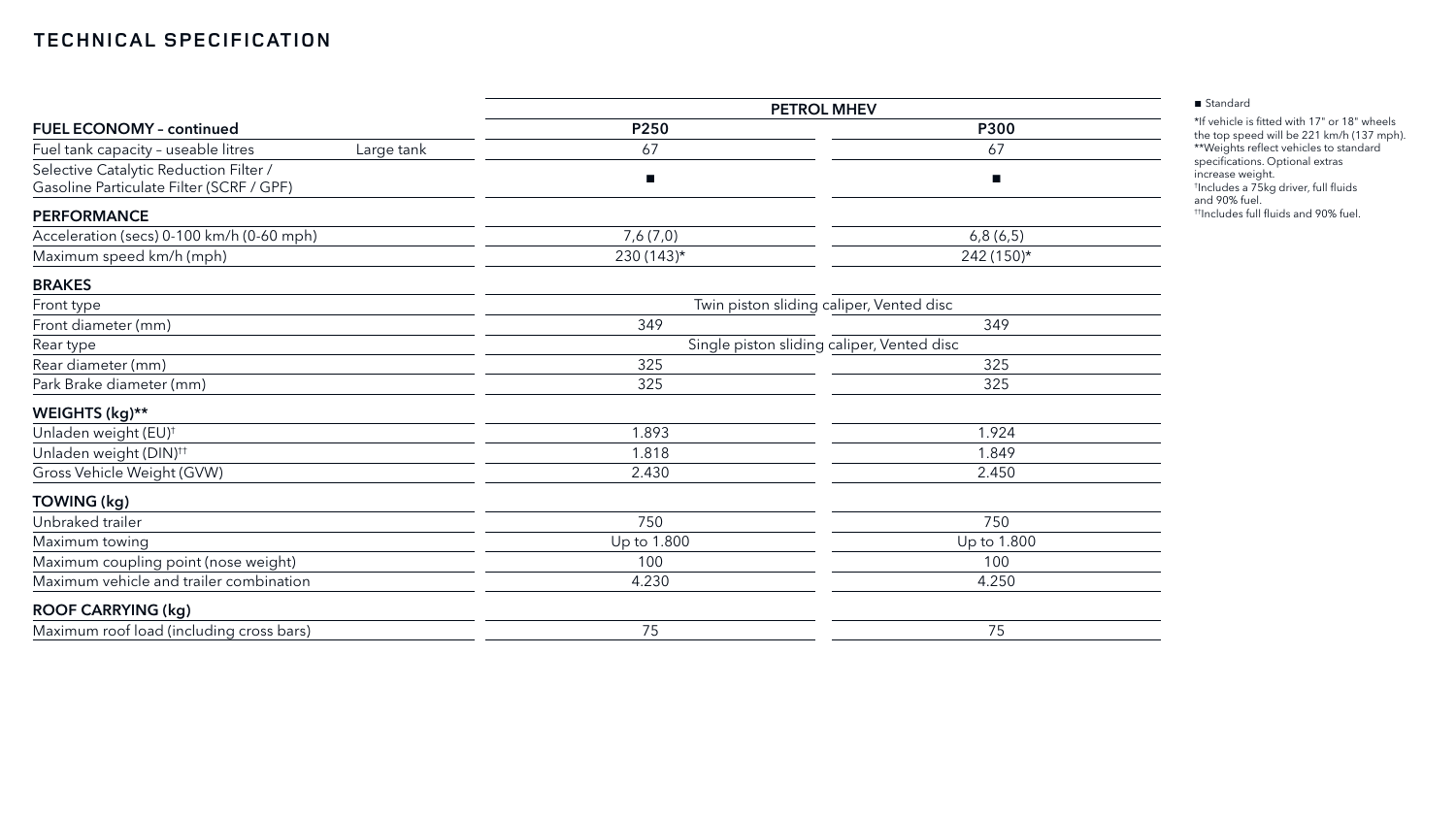|                                        |                                          |                 | <b>PETROL PHEV</b>              |
|----------------------------------------|------------------------------------------|-----------------|---------------------------------|
| <b>POWERTRAIN</b>                      |                                          |                 | <b>P300e</b>                    |
| Transmission                           |                                          |                 | Automatic                       |
| <b>Driveline</b>                       |                                          |                 | All Wheel Drive (AWD)           |
| Maximum power (PS / kW / rpm)          |                                          |                 | 309 / 227 / 5.500*              |
| Maximum torque (Nm / rpm)              |                                          |                 | 540 / 2.000-2.500*              |
| Capacity (cc)                          |                                          |                 | 1.498                           |
| No. of cylinders / Valves per cylinder |                                          |                 | 3/4                             |
| Cylinder layout                        |                                          |                 | Transverse                      |
| Bore / stroke (mm)                     |                                          |                 | 83/92,29                        |
| Compression ratio (:1)                 |                                          |                 | $10,5+7.0,5$                    |
|                                        | FUEL ECONOMY - NEDC EQUIVALENT (NEDC2)** |                 | <b>CLASS A</b>                  |
| NEDC <sub>2</sub><br>Consumption       | Combined                                 | $1/100km$ (mpg) | $\overline{\phantom{a}}$        |
| NEDC <sub>2</sub><br>$CO2$ Emissions   | Combined                                 | g/km            |                                 |
| <b>FUEL ECONOMY - WLTP<sup>+</sup></b> |                                          |                 |                                 |
| <b>WLTP</b><br>Consumption             | Combined                                 | $1/100km$ (mpg) | $1,4-1,6(201,8-176,6)$          |
| <b>WLTP</b><br>$CO2$ Emissions         | Combined                                 | g/km            | 32-35                           |
| <b>BATTERY AND CHARGING TIMES</b>      |                                          |                 |                                 |
| Home Charger / Wall box 7kWh           |                                          |                 | 2 hours 12 minutes to 100%      |
| DC Charger 32kWh                       |                                          |                 | 30 mins to 80% / 1 hour to 100% |
| Domestic Plug 2.3kWh                   |                                          |                 | 6 hours 42 minutes to 100%      |
| Battery capacity Total (Usable) kWh    |                                          |                 | 15(12.17)                       |
| Charging cable length (m)              |                                          |                 | 5                               |

#### – Not Available

#### Class A (18"-20" wheel)

\*When combined with electric motor. \*\*The figures provided are NEDC2 calculated from official manufacturer's WLTP tests in accordance with EU legislation with a fully charged battery. For comparison purposes only. Real-world figures may differ. CO 2, fuel economy, energy consumption and range figures may vary according to factors such as driving styles, environmental conditions, load, wheel fitment and accessories fitted. NEDC2 are figures calculated using a Government formula from WLTP figures equivalent to what they would have been under the old NEDC test. The correct tax treatment can then be applied. † The figures provided are as a result of official manufacturer's tests in accordance with EU legislation with a fully charged battery. For comparison purposes only. Real -world figures may differ. CO $_2$ , fuel economy, energy consumption and range figures may vary according to factors such as driving styles, environmental conditions, load, wheel fitment, accessories fitted, actual route and battery condition. Range figures are based upon production vehicle over a standardised route.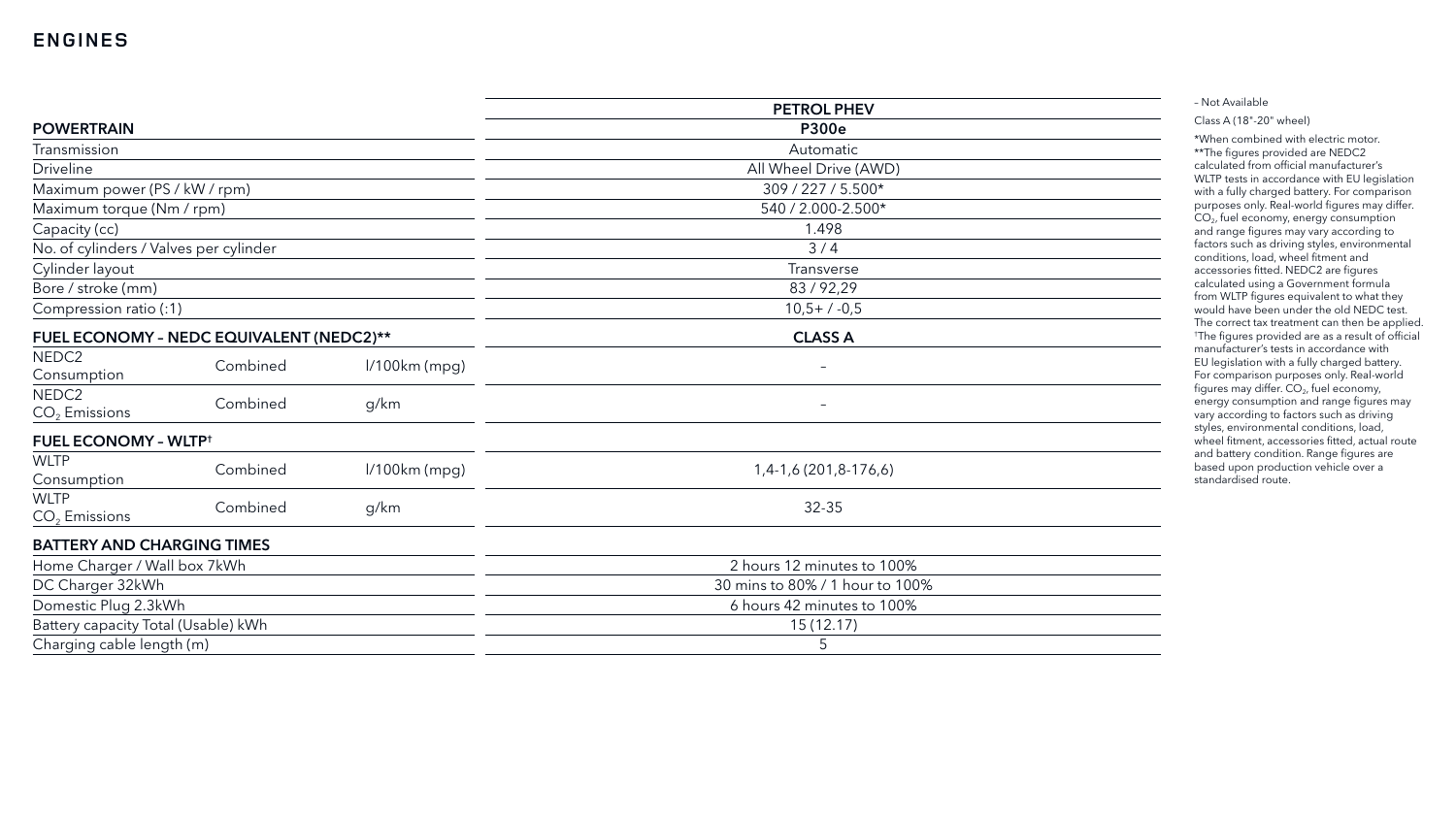|                                           |            | <b>PETROL PHEV</b>                         |
|-------------------------------------------|------------|--------------------------------------------|
| <b>FUEL ECONOMY - continued</b>           |            | <b>P300e</b>                               |
| Fuel tank capacity - useable litres       | Large tank | 57                                         |
| Selective Catalytic Reduction Filter /    |            | $\mathcal{L}_{\mathcal{A}}$                |
| Gasoline Particulate Filter (SCRF / GPF)  |            |                                            |
| EV Range Class A Combined (NEDC2)*        | km / miles | $-/-$                                      |
| EV Range TEL Combined (WLTP)**            | km / miles | 62/39                                      |
| <b>PERFORMANCE</b>                        |            |                                            |
| Acceleration (secs) 0-100 km/h (0-60 mph) |            | 6,4(6,1)                                   |
| Maximum speed km/h (mph)                  |            | 213 (132)                                  |
| <b>ELECTRIC MOTOR DATA</b>                |            |                                            |
| Maximum Power PS (kW)                     |            | 109 (80)                                   |
| Maximum Torque (Nm)                       |            | 260                                        |
| <b>BRAKES</b>                             |            |                                            |
| Front type                                |            | Twin piston sliding caliper, Vented disc   |
| Front diameter (mm)                       |            | 349                                        |
| Rear type                                 |            | Single piston sliding caliper, Vented disc |
| Rear diameter (mm)                        |            | 325                                        |
| Park Brake diameter (mm)                  |            | 325                                        |
| WEIGHTS (kg) <sup>+</sup>                 |            |                                            |
| Unladen weight (EU) <sup>++</sup>         |            | 2.157                                      |
| Unladen weight (DIN) <sup>#</sup>         |            | 2.082                                      |
| Gross Vehicle Weight (GVW)                |            | 2.660                                      |
| TOWING (kg)                               |            |                                            |
| Unbraked trailer                          |            | 750                                        |
| Maximum towing                            |            | Up to 1.600                                |
| Maximum coupling point (nose weight)      |            | 100                                        |
| Maximum vehicle and trailer combination   |            | 4.260                                      |
| <b>ROOF CARRYING (kg)</b>                 |            |                                            |
| Maximum roof load (including cross bars)  |            | 75                                         |
|                                           |            |                                            |

■ Standard - Not Available.

\*The figures provided are NEDC2 calculated from official manufacturer's WLTP tests in accordance with EU legislation with a fully charged battery. For comparison purposes only. Real-world figures may differ. CO 2, fuel economy, energy consumption and range figures may vary according to factors such as driving styles, environmental conditions, load, wheel fitment and accessories fitted. NEDC2 are figures calculated using a Government formula from WLTP figures equivalent to what they would have been under the old NEDC test. The correct tax treatment can then be applied. \*\*The figures provided are as a result of official manufacturer's tests in accordance with EU legislation with a fully charged battery. For comparison purposes only. Real -world figures may differ. CO $_2$ , fuel economy, energy consumption and range figures may vary according to factors such as driving styles, environmental conditions, load, wheel fitment, accessories fitted, actual route and battery condition. Range figures are based upon production vehicle over a standardised route. † Weights reflect vehicles to standard specifications. Optional extras increase weight. ††Includes a 75kg driver, full fluids

and 90% fuel. ‡ Includes full fluids and 90% fuel.